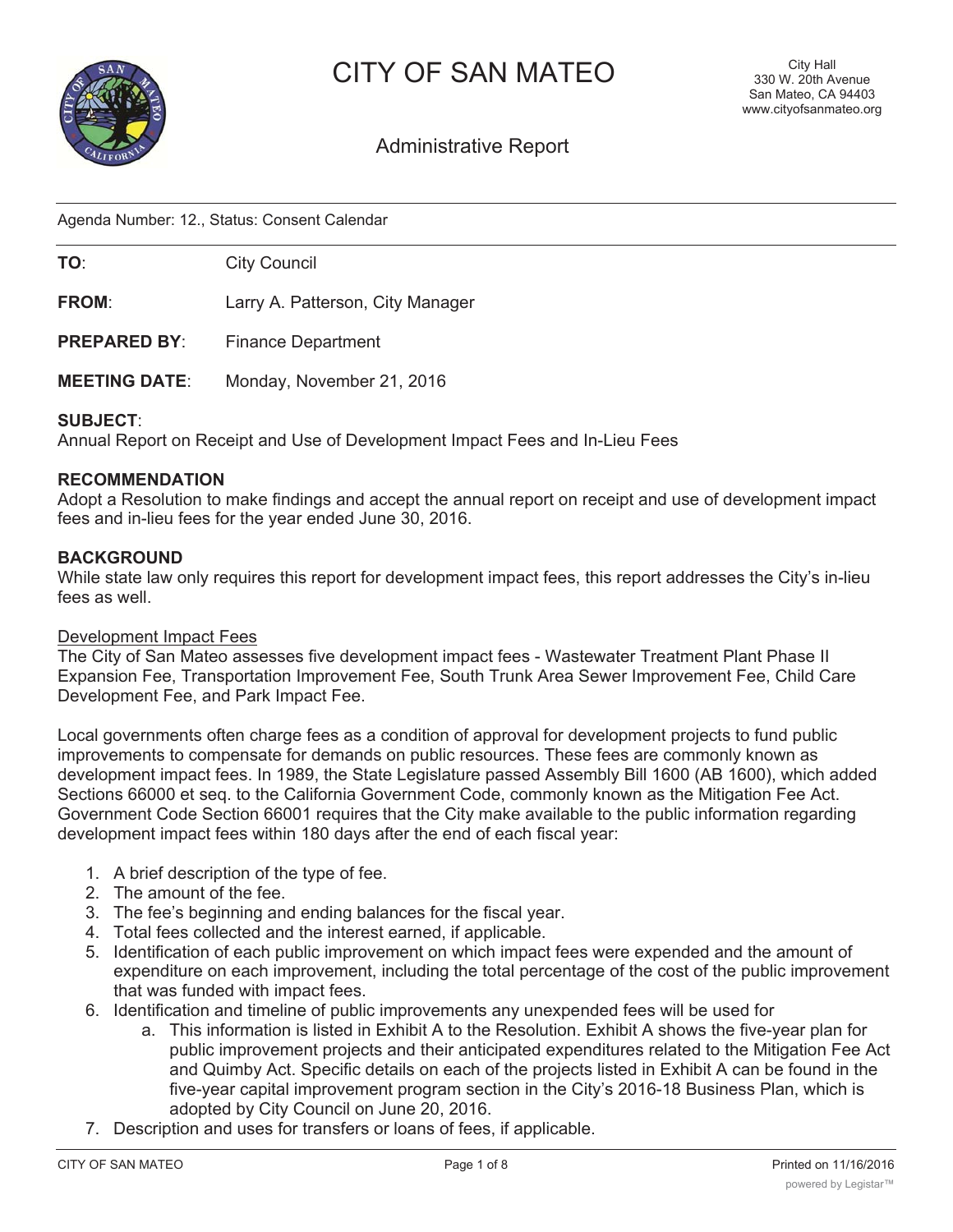Further, the Mitigation Fee Act requires that findings describing the continuing need for impact fees be made every five years specifying the intended use of any unexpended impact fees, regardless of whether the fees are committed or uncommitted. If findings are not presented as scheduled, the City may be subjected to go through a refunding procedure. The City is opting to make such findings every year.

# In-Lieu Fees

The City of San Mateo assesses four in-lieu fees - Parking In-Lieu Fee, Art in Public Places Fee, Tree Replacement Fee, and Park In-Lieu Fee.

Park In-Lieu Fees are assessed pursuant to the Quimby Act under Government Code Section 66477. The other in lieu fees do not have statutory reporting requirements, but are included in this report for informational purposes. Under the Quimby Act, local governments may require the dedication of land for parks or the payment of fees in-lieu of land dedication as a condition of subdivision map approval. While park in-lieu fees are exempt from the reporting requirements included in the Mitigation Fee Act, these fees have separate Quimby Act reporting requirements. Specifically,

- 1. The City must develop a schedule specifying the use of land or fees to develop park or recreational facilities to serve the residents of the subdivision.
- 2. Any Quimby fees collected must be committed within five years after the payment of the fees or the issuance of building permits on one-half of the lots created by the subdivision, whichever occurs later.
- 3. If not committed, the fees shall be distributed and paid to the record owners of the subdivision in the same proportion that the size of the lot bears to the total area of lots within the subdivision (Gov. Code section 66477(a)(6)).

This report complies with requirement of the Mitigation Fee Act and the Quimby Act outlined above.

# **Analysis**

### **Development Impact Fees**

### Wastewater Treatment Plant Phase II Expansion Fee

In April 2005, construction began to increase capacity of the wastewater treatment plant, and construction was substantially completed in the spring of 2009. Funds from the Sewer Enterprise Fund were used to pay for the expansion project. Under a Joint Powers Agreement (JPA), the treatment plant is partially owned by the Estero Municipal Improvement (Foster City). Based on San Mateo's share of the treatment plant, and based on the total projected cost attributable to development based on the 2005 expansion study, the amount that is to be recovered through development fees is \$3.52 million in total.

The Wastewater Treatment Plant Phase II Expansion Fee is imposed on all development that results in a change of use and that adds more sewage to the City's sewage treatment system. The fee took effect on July 1, 2006 and will continue to be charged until \$3.52 million is collected. Funds collected are transferred annually to the fund balance of the Sewer Enterprise Fund, as a repayment to the Fund for the expansion cost. As shown in the 2015-16 Comprehensive Fee Schedule, the fee is \$2.34 per gallon of average daily flow, which is determined by reference to site sewer study or engineering standards.

The following table shows collections in 2015-16, as well as collections to date.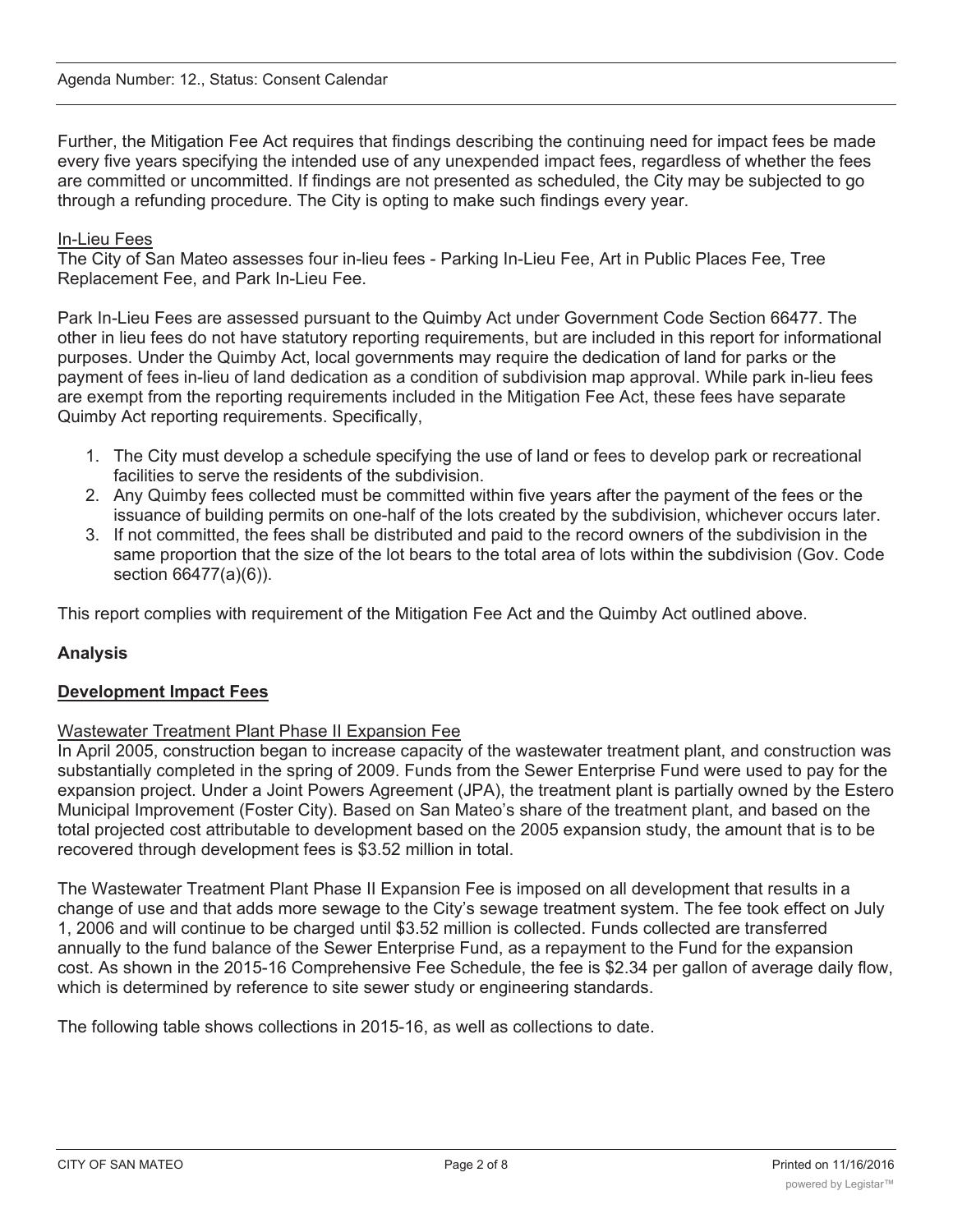| <b>Wastewater Treatment Plant Expansion Impact Fee</b> | 2015-16 |                            |
|--------------------------------------------------------|---------|----------------------------|
| <b>Beginning Balance</b>                               | \$      |                            |
| Developer Fees                                         | \$      | 445,998                    |
| Interest Income / (Expense)                            | \$      |                            |
| Transfer to Sewer Enterprise Fund                      | \$      | (445, 998)                 |
| <b>Ending Balance</b>                                  | \$      |                            |
|                                                        |         | <b>Collections to Date</b> |
| Total developer fees collected as of 2015-16           | \$      | 1,631,211                  |
| Total developer fees needed                            | \$      | 3,520,000                  |
| % collected                                            | 46%     |                            |

### Transportation Improvement Fee

San Mateo Municipal Code Chapter 27.13 establishes a transportation improvement fee for new development to fund City-wide traffic improvements to mitigate the cumulative impacts of new development and to accommodate future development. The fee is charged as shown in the 2015-16 Comprehensive Fee Schedule:

### **Residential**

|           | • Single-family<br>• Multi-family | Per dwelling unit<br>Per dwelling unit | \$3,422<br>\$2,101 |
|-----------|-----------------------------------|----------------------------------------|--------------------|
|           | <b>Commercial and Industrial</b>  |                                        |                    |
|           | Retail                            | Per 1,000 sq. ft.                      | \$5,893            |
| $\bullet$ | Office                            | Per 1,000 sq. ft.                      | \$3,135            |
|           | • Industrial                      | Per 1,000 sq. ft.                      | \$2,042            |

The following table shows activities in 2015-16.

| 5,465,570  |
|------------|
| 2,821,168  |
| 58,135     |
| (897, 333) |
| 7,447,540  |
|            |

| 2015-16 Transportation Improvement Fee         | <b>Total Expended</b> |    | <b>Impact Fees Used</b> | % of Total |
|------------------------------------------------|-----------------------|----|-------------------------|------------|
| <b>Project Expenditures:</b>                   |                       |    |                         |            |
| 462202 Rail Corridor Grade Separation          | 129.156               | -S | 129.156                 | 100%       |
| 462204 Hillsdale Station Relocation Plan       | 7.632                 | S. | 7.632                   | 100%       |
| 462225 El Camino @ Hwy92 Interchange Improv \$ | 1,445,820             | S. | 612,927                 | 42%        |
| 465004 Citywide Bide/Ped Path Improvements     | 331.291               | S. | 37,989                  | 11%        |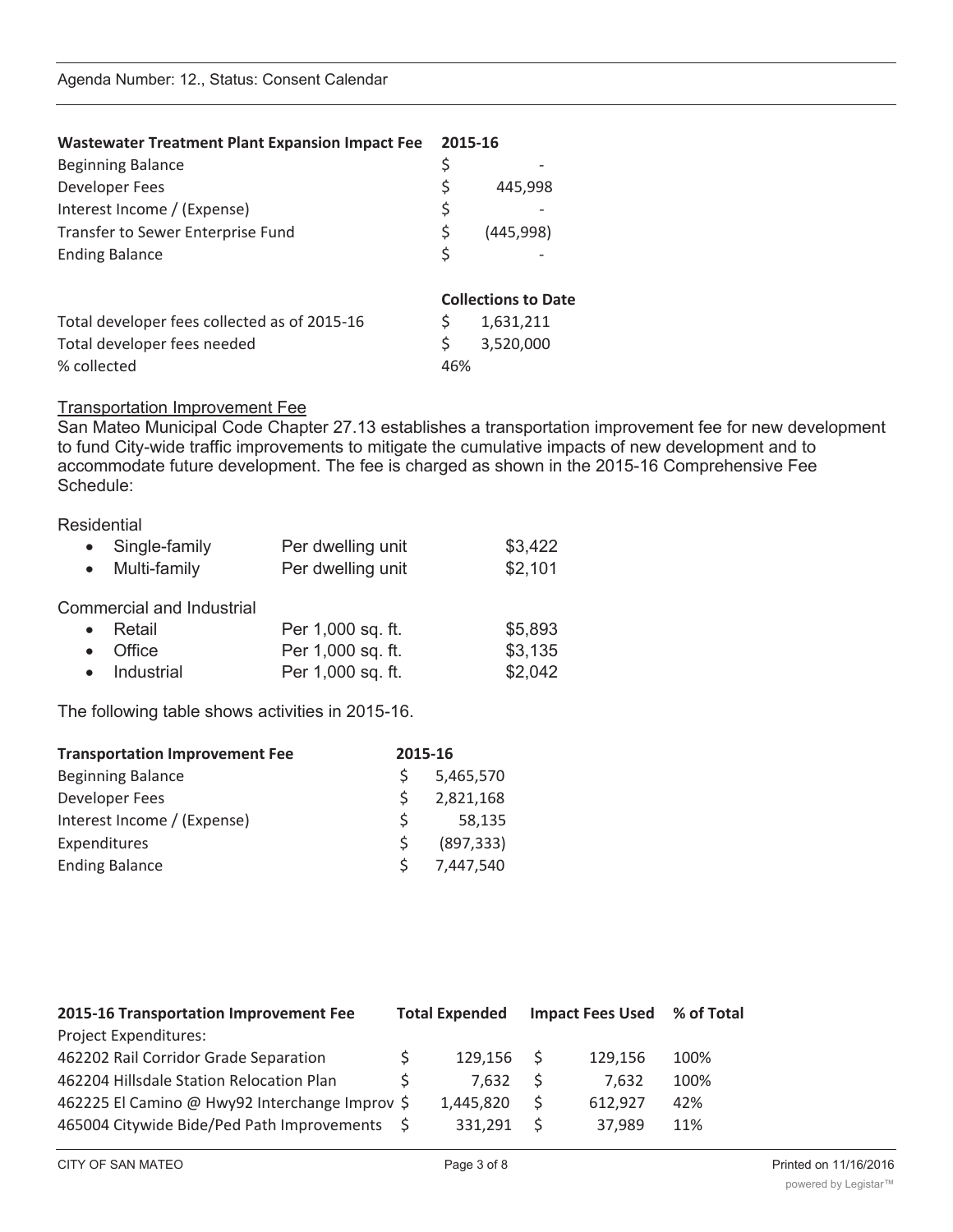Agenda Number: 12., Status: Consent Calendar

| 466600 Citywide Traffic Calming<br>466601 Traffic Model Update<br>467005 20th Ave/ECR SB Right Turn Lane | 41.906<br>90.486<br>7.014 | 41.906<br>67.420<br>303 | 100%<br>75%<br>4% |  |
|----------------------------------------------------------------------------------------------------------|---------------------------|-------------------------|-------------------|--|
| <b>Total Expenditures:</b>                                                                               | 2,053,305                 | 897.333                 | 44%               |  |

The total ending balance as of the end of fiscal year 2015-16 was \$7,447,540. The fund balance and continued collection of the Transportation Improvement Fee will be utilized to fund the project(s) listed in Exhibit A.

### South Trunk Area Sewer Improvement Fee

San Mateo Municipal Code Chapter 3.54 establishes a development impact fee for the South Trunk area sewer improvements. The fee is imposed on all development and redevelopment contributing to the South Trunk line and became effective on March 1, 2008. The fee is charged as shown in the 2015-16 Comprehensive Fee Schedule:

| Single-family dwelling           | Per dwelling unit | \$4,638 |
|----------------------------------|-------------------|---------|
| Multi-family dwelling, 1 bedroom | Per dwelling unit | \$2,319 |
| Multi-family dwelling, 2 bedroom | Per dwelling unit | \$3,479 |
| Multi-family dwelling, 3 bedroom | Per dwelling unit | \$4,638 |
| Hotels or motels                 | Per room          | \$2,319 |
| Non-residential                  | Per fixture unit  | \$232   |

The following table shows activities in 2015-16.

| <b>South Trunk Area Sewer Impact Fee</b> | 2015-16 |            |  |
|------------------------------------------|---------|------------|--|
| <b>Beginning Balance</b>                 |         | 1,724,923  |  |
| Developer Fees                           | S       | 412,218    |  |
| Interest Income / (Expense)              | S       | 12.811     |  |
| Expenditures                             |         | (543, 280) |  |
| <b>Ending Balance</b>                    |         | 1,606,672  |  |
|                                          |         |            |  |

| 2015-16                                                    |                       |                             |      |
|------------------------------------------------------------|-----------------------|-----------------------------|------|
| <b>South Trunk Area Sewer Impact Fee</b>                   | <b>Total Expended</b> | Impact Fees Used % of Total |      |
| Project Expenditures:<br>469911 South Trunk System Upgrade | 543.280 S             | 543.280                     | 100% |
| <b>Total Expenditures:</b>                                 | $543,280$ \$          | 543.280                     | 100% |

The total ending balance as of the end of fiscal year 2015-16 was \$1,606,672. The fund balance and continued collection of the South Trunk Area Sewer Impact Fee will be utilized to fund the project(s) listed in Exhibit A.

### Child Care Development Fee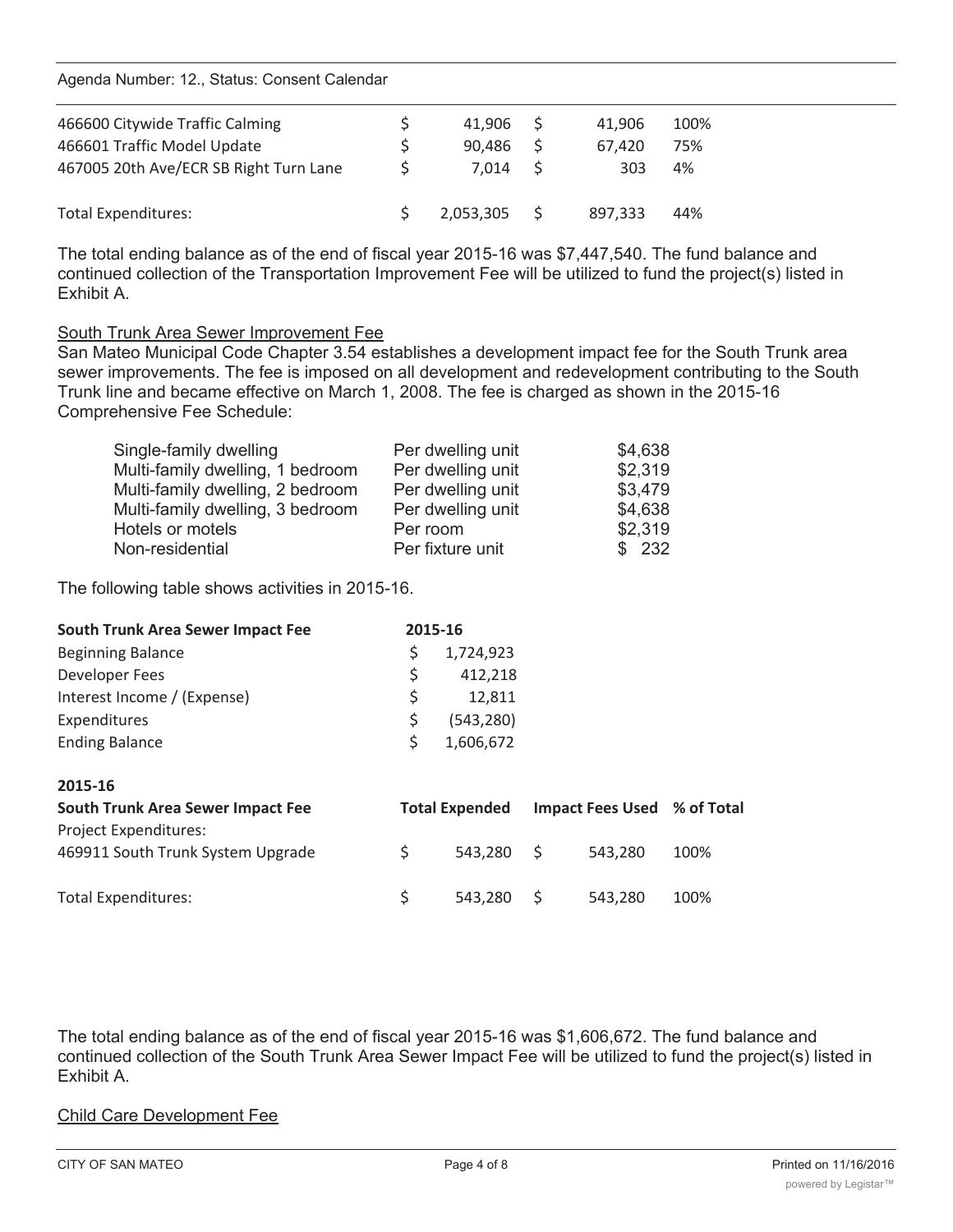The Child Care Development Fee, which became effective on July 1, 2004 pursuant to City Council Resolution No. 34, is collected to mitigate the impact of commercial development on the need for child care facilities. The fee is imposed on commercial projects over 10,000 sq. ft. and is charged \$1.08 per sq. ft. as shown in the 2015-16 Comprehensive Fee Schedule.

The following table shows activities in 2015-16.

| <b>Child Care Development Fee</b> | 2015-16      |         |
|-----------------------------------|--------------|---------|
| <b>Beginning Balance</b>          | Ŝ            | 503,570 |
| Developer Fees                    | \$           | 404,462 |
| Interest Income / (Expense)       | Ś            | 6,680   |
| Expenditures                      | Ŝ            |         |
| <b>Ending Balance</b>             | <sup>S</sup> | 914,712 |

The total ending balance as of the end of fiscal year 2015-16 was \$914,712. A public improvement project is not currently identified in the five-year plan. The Child Care Development Fee will continue to be collected to build its fund balance, and potential projects will be identified as the fund balance reaches to an appropriate level. Projects may include funding for a new child care facility or to expand a current facility.

# Park Impact Fee

Under San Mateo Municipal Code Chapter 13.05, a park impact fee is established for the construction of new residential units to accommodate the increased demand on park and recreation facilities. The fee is charged as shown in the 2015-16 Comprehensive Fee Schedule:

| Per residential unit type: |                   |
|----------------------------|-------------------|
| Single family              | \$19,105 per unit |
| Multi-family 2-4 units     | \$19,392 per unit |
| Multi-family +5 units      | \$13,882 per unit |
| Mobile homes               | \$27,798 per unit |

No park impact fees were collected in 2015-16, and no fund balance has been accumulated for this fee, as funds that were collected in prior years were all expended on projects to improve park and recreation facilities.

The Council is asked to make the following findings regarding development impact fees collected but not expended - these findings are detailed in the proposed resolution:

- 1. Development impact fees are collected to mitigate direct and indirect impacts from development.
- 2. These funds are expended in a timely manner to fund continued improvements to public facilities related to the increased demand on the facilities resulting from development.
- 3. There is a reasonable relationship between these impact fees and their purpose.

4. These impact fees continue to be required to fund applicable improvements, and as such, these fees will continue to be collected for utilization solely for their intended purpose.

# **In-Lieu Fees**

# Parking In-Lieu Fee

San Mateo Municipal Code Chapter 11.62 establishes a parking in-lieu fee for new development to fund for additional parking in downtown San Mateo. Applicants for planning approval within the Central Parking Improvement District may pay a fee in lieu of providing required parking on the property site in accordance with Title 27 of the municipal code. As shown in the 2015-16 Comprehensive Fee Schedule, the fee is \$12,000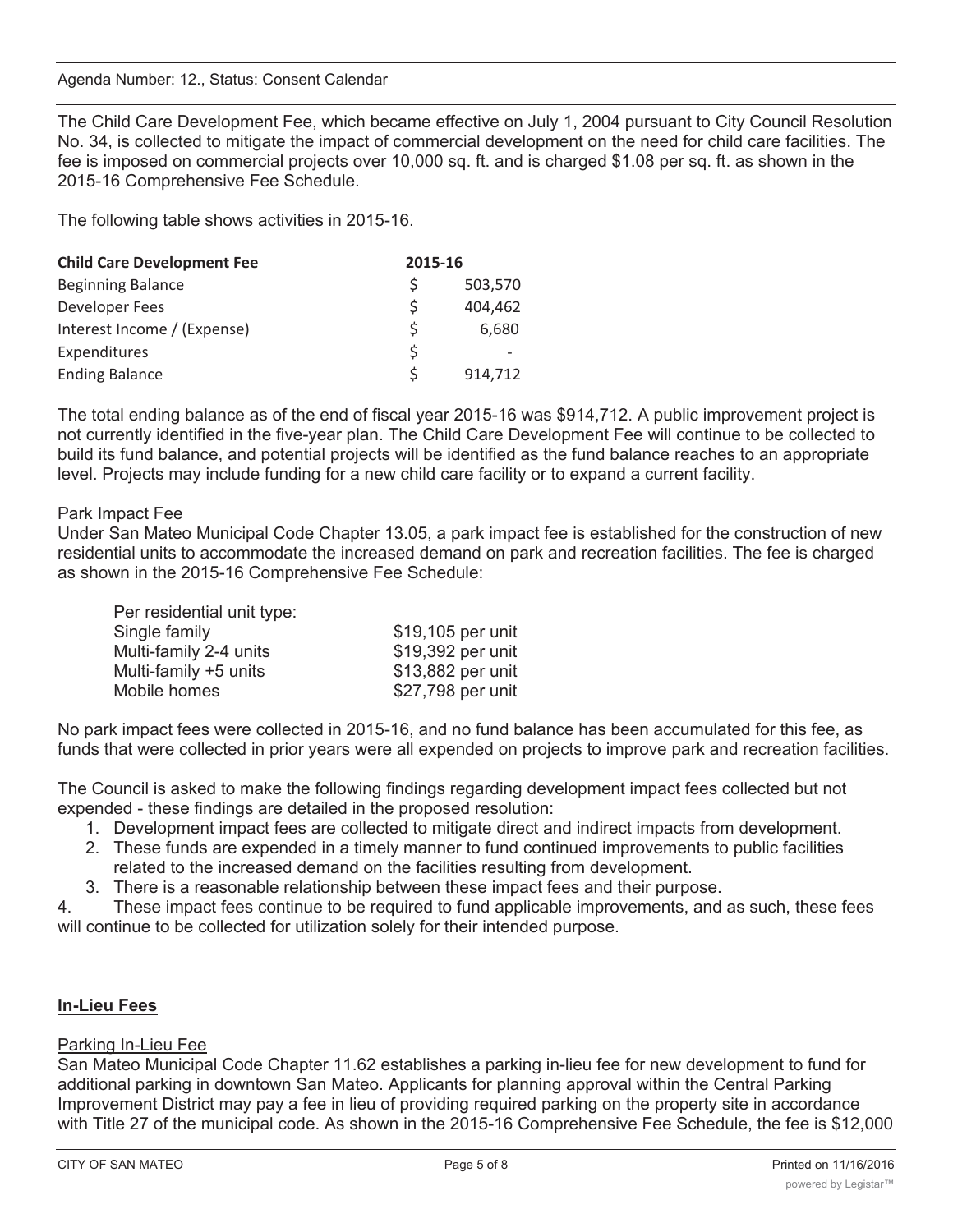#### per space.

The following table shows activities in 2015-16.

| <b>Parking In-Lieu Fee</b>  | 2015-16 |           |
|-----------------------------|---------|-----------|
| <b>Beginning Balance</b>    |         | 2,032,140 |
| Developer Fees              | S.      | 1,938,100 |
| Interest Income / (Expense) | S.      | 41,379    |
| Expenditures                | S.      |           |
| <b>Ending Balance</b>       |         | 4,011,619 |

The total ending balance as of the end of fiscal year 2015-16 was \$4,011,619. The fund balance and continued collection of the Parking In-Lieu Fee will be utilized to fund the project(s) listed in Exhibit A.

#### Art in Public Places Fee

San Mateo Municipal Code Chapter 23.60 establishes a fee on developers in lieu of placing approved artwork at the development sites to balance the community's physical growth and revitalization with its cultural and artistic resources. The fee is applicable to commercial and multi-family residential projects exceeding three million dollars in building permit valuation, which is computed using the latest building valuation data as set forth by the International Conference of Building Officials (ICBO) unless, in the opinion of the Building Official, a different valuation measure should be used. As shown in the 2015-16 Comprehensive Fee Schedule, the fee is charged 0.5% of total building valuation.

The following table shows activities in 2015-16.

| <b>Art in Public Places Fee</b> | 2015-16      |          |
|---------------------------------|--------------|----------|
| <b>Beginning Balance</b>        | S            | 151,624  |
| Developer Fees                  | S            |          |
| Interest Income / (Expense)     | <sub>S</sub> |          |
| Expenditures                    | <sup>S</sup> | (30,000) |
| <b>Ending Balance</b>           | S            | 121,633  |
|                                 |              |          |

| 2015-16                         |                       |          |  |                              |      |  |
|---------------------------------|-----------------------|----------|--|------------------------------|------|--|
| <b>Art in Public Places Fee</b> | <b>Total Expended</b> |          |  | In-Lieu Fees Used % of Total |      |  |
| Project Expenditures:           |                       |          |  |                              |      |  |
| 310330 Art in Public Places     |                       | 30.000 S |  | 30,000                       | 100% |  |
| Total Expenditures:             |                       | 30,000 S |  | 30,000                       | 100% |  |

The total ending balance as of the end of fiscal year 2015-16 was \$121,633. A public improvement project is not currently identified in the five-year plan; however, funding in the amount of \$80,000 from art in lieu fees has been set aside for a sculpture at Gateway Park. Funds set aside will be used for public artwork display as proposals are received and approved.

#### Tree Replacement Fee

San Mateo Municipal Code Chapter 27.71 establishes a fee on all development requiring approval of a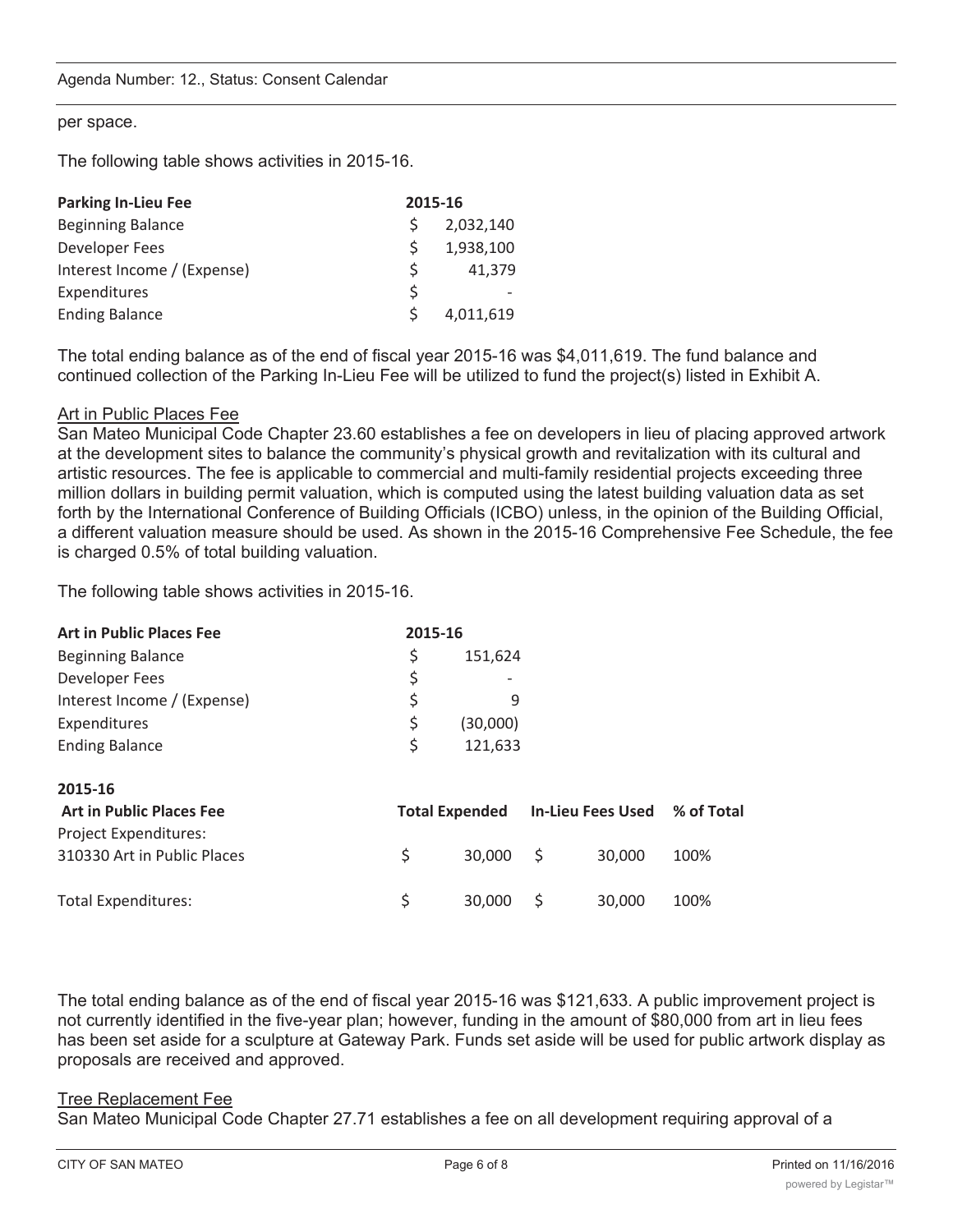#### Agenda Number: 12., Status: Consent Calendar

planning application, except for single-family dwelling design review applications, for the removal of existing trees on development sites. The fee is imposed if the trees to be removed are not made up with replacement trees on-site. As shown in the 2015-16 Comprehensive Fee Schedule, the fee is charged \$294 per landscape unit, which is a unit of measurement that indicates the worth of each tree that is to be removed relative to the tree that is to be replaced.

Under San Mateo Municipal Code Chapter 13.35, the City may also impose a fee to any person or entity for removing trees that encroach on City street. The fee is imposed if the tree to be removed is not replanted with a like tree satisfying City requirements. The fee is to be used by the City for plantings on public land. As shown in the 2015-16 Comprehensive Fee Schedule, the tree replacement cost is \$350 per tree.

The following table shows activities in 2015-16.

| <b>Tree Replacement Fee</b> | 2015-16      |            |  |
|-----------------------------|--------------|------------|--|
| <b>Beginning Balance</b>    |              | 721,263    |  |
| <b>Developer Fees</b>       | Ś            | 328,503    |  |
| Interest Income / (Expense) | \$           |            |  |
| Expenditures                | <sup>S</sup> | (403, 828) |  |
| <b>Ending Balance</b>       | <sup>S</sup> | 645,937    |  |

| 2015-16                               |    |            |  |                                             |      |
|---------------------------------------|----|------------|--|---------------------------------------------|------|
| <b>Tree Replacement Fee</b>           |    |            |  | Total Expended In-Lieu Fees Used % of Total |      |
| Project Expenditures:                 |    |            |  |                                             |      |
| 610008 Tree Planting - Parks Division | S. | 403.828 \$ |  | 403.828                                     | 100% |
| Total Expenditures:                   |    | 403.828 S  |  | 403.828                                     | 100% |

The total ending balance as of the end of fiscal year 2015-16 was \$645,937. The fund balance and continued collection of the Tree Replacement Fee will be utilized to fund the project(s) listed in Exhibit A.

### Park In-Lieu Fee

San Mateo Municipal Code Chapter 26.64 establishes a park in-lieu fee on subdivisions in residential planning application projects. Pursuant to the authority of the Subdivision Map Act, and in conformity with the parks and recreation element of the General Plan, the fee is imposed as a condition of final approval of a subdivision or parcel map for park and recreation facilities to serve the subdivision. The fee is charged as shown in the 2015- 16 Comprehensive Fee Schedule:

| Per residential unit type: |                   |
|----------------------------|-------------------|
| Single family              | \$19,105 per unit |
| Multi-family 2-4 units     | \$19,392 per unit |
| Multi-family 5+ units      | \$13,882 per unit |
| Mobile homes               | \$27,798 per unit |

The following table shows activities in 2015-16.

| <b>Park In-Lieu Fee</b>  | 2015-16 |             |  |  |
|--------------------------|---------|-------------|--|--|
| <b>Beginning Balance</b> |         | \$5,141,730 |  |  |
| Developer Fees           |         | \$5,676,324 |  |  |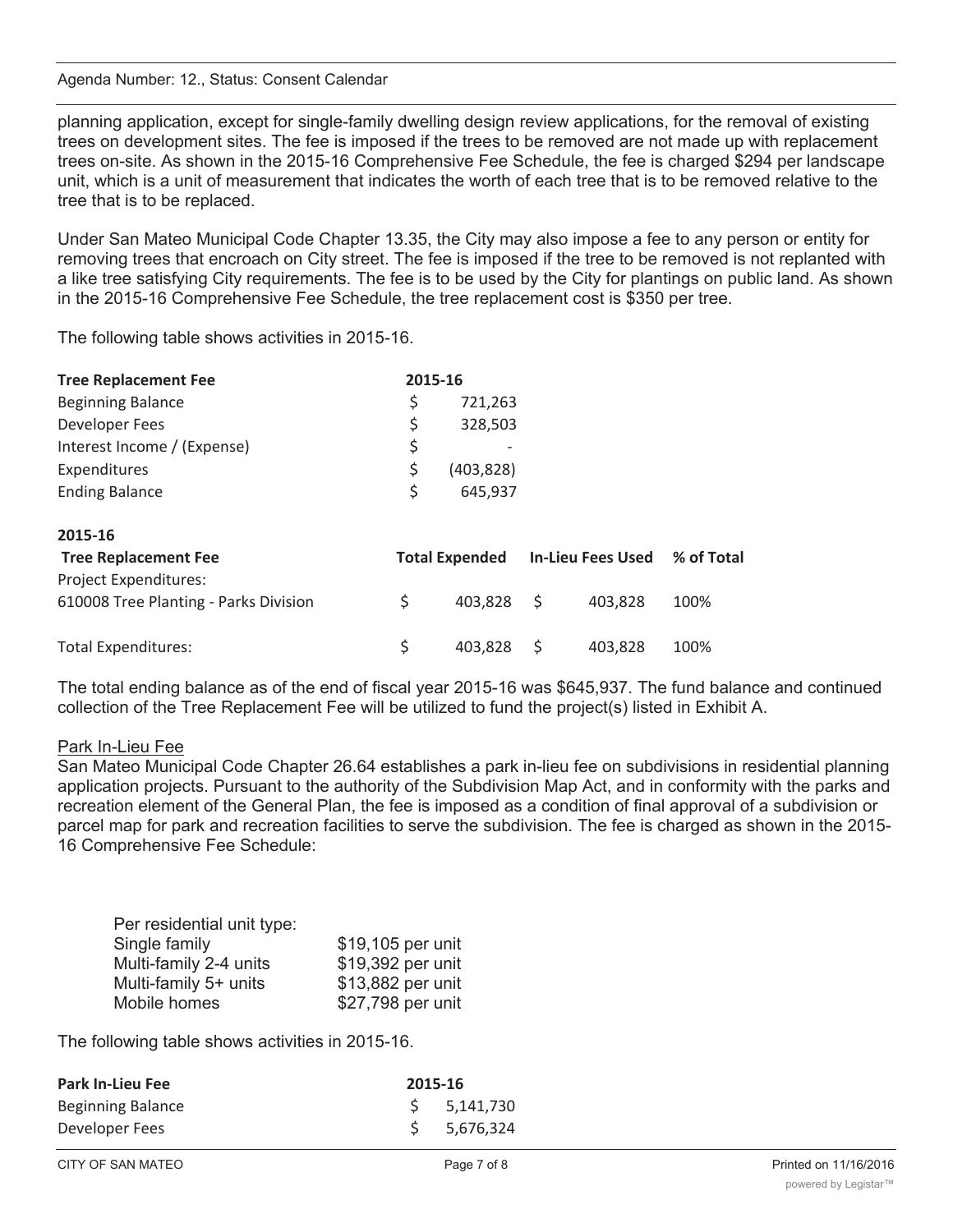Agenda Number: 12., Status: Consent Calendar

| Interest Income / (Expense)                     | \$<br>57,355                            |      |           |            |
|-------------------------------------------------|-----------------------------------------|------|-----------|------------|
| Expenditures                                    | \$<br>(2,954,266)                       |      |           |            |
| <b>Ending Balance</b>                           | \$<br>7,921,142                         |      |           |            |
| 2015-16                                         |                                         |      |           |            |
| <b>Park In-Lieu Fee</b>                         | <b>Total Expended</b> In-Lieu Fees Used |      |           | % of Total |
| <b>Project Expenditures:</b>                    |                                         |      |           |            |
| 610015 Citywide Park Irrigation & Drainage      | \$<br>24,673                            | - S  | 5,377     | 22%        |
| 610017 Citywide Park Play Area Upgrade          | \$<br>2,250,240                         | \$.  | 2,138,573 | 95%        |
| 610023 Sports Fields Conversion: Synthetic Turf | \$<br>964,809                           | - \$ | 504,459   | 52%        |
| 610027 Central Park                             | \$<br>185,568                           | - S  | 94,244    | 51%        |
| 610030 Park Site Amenities                      | \$<br>$167,787$ \$                      |      | 167,787   | 100%       |
| 610033 Citywide Park Pathway Rehabilitation     | \$<br>43,826                            | - Ś  | 43,826    | 100%       |
| <b>Total Expenditures:</b>                      | \$<br>3,636,903                         | S    | 2,954,266 | 81%        |
|                                                 |                                         |      |           |            |

The beginning fund balance for 2015-16 is \$5,141,730, and \$2,954,266 of that was expended during the year for projects listed in the table above. The remaining balance, along with the developer fees that were collected in 2015-16, is committed to the projects listed in Exhibit A.

### **BUDGET IMPACT**

There is no budget impact resulting from this report.

### **ENVIRONMENTAL DETERMINATION**

This project is exempt from CEQA requirements as an administrative activity that will not have a significant effect on the environment per Guidelines Section 15378(b)(4).

# **NOTICE PROVIDED**

All meeting noticing requirements were met.

# **ATTACHMENTS**

Att 1 - Proposed Resolution

Exhibit A - Public Improvement Project Expenditures Related to the Mitigation Fee Act and Quimby Act Five-Year Plan

# **STAFF CONTACT** Drew Corbett, Assistant City Manager

dcorbett@cityofsanmateo.org (650)522-7102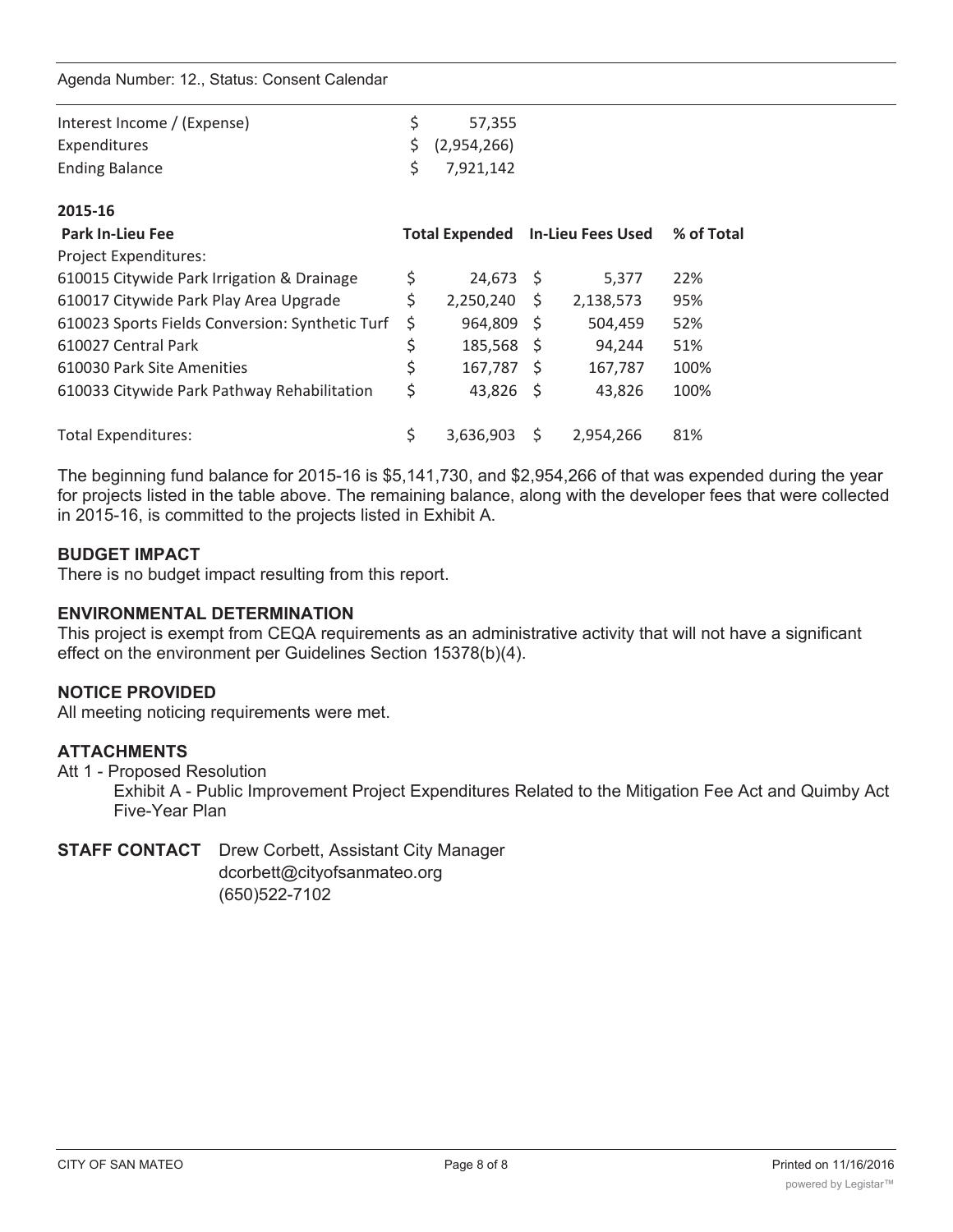# **CITY OF SAN MATEO RESOLUTION NO. 112 (2016)**

# ACCEPTING THE ANNUAL REPORT ON RECEIPT AND USE OF DEVELOPMENT IMPACT FEES AND IN-LIEU FEES FOR THE YEAR ENDED JUNE 30, 2016 AND MAKING FINDINGS REGARDING DEVELOPMENT IMPACT FEES COLLECTED BUT **NOT EXPENDED**

WHEREAS, Government Code Sections 66000 et seq., commonly known as the Mitigation Fee Act, regulate the imposition, collections, expenditure, and reporting of development impact fees; and

WHEREAS, Government Code Section 66001 requires that certain information be made available to the public regarding development impact fees on an annual basis; and

WHEREAS, Government Code Section 66001 requires the City Council to make findings describing the continuing need for impact fees every five years specifying the intended use of any unexpended impact fees; and

WHEREAS, the City of San Mateo assesses five development impact fees – Wastewater Treatment Plant Phase II Expansion Fee, Transportation Improvement Fee, South Trunk Area Sewer Improvement Fee, Child Care Development Fee, and Park Impact Fee; and

WHEREAS, the City Council of the City of San Mateo has read and considered the Development Impact Fees and In-Lieu Fees Annual Report for the Year Ended June 30, 2016, and all accompanying attachments; and

WHEREAS, acceptance of this report is an administrative activity that will not impact the environment and is therefore exempt from CEQA review in accordance with CEQA Guidelines section  $15378(b)(5);$ 

NOW, THEREFORE, THE CITY COUNCIL OF THE CITY OF SAN MATEO, CALIFORNIA, FINDS AND RESOLVES, that:

- The City Council accepts the Development Impact Fees and In-Lieu Fees Annual Report 1. (Report) for the Year Ended June 30, 2016, with attachments, and a copy is on file in the City Clerk's Office.
- $\overline{2}$ . Based on the Report and the schedule for expenditure of improvements attached as Exhibit A to this resolution, the City Council makes the following findings with regard to the development impact fees collected but not expended and listed below:
	- a. Wastewater Treatment Plant Phase II Expansion Fee:

(1) This fee is used to build was tewater treatment plant in frastructure that is necessary to serve new development.

(2) There is a reasonable relationship between the fee and its purpose, because the amount of the fee is determined based on the anticipated amount of wastewater that will be generated by new development.

(3) The sources and amounts of funding anticipated to complete the financing of the incomplete public improvements are shown in Exhibit A.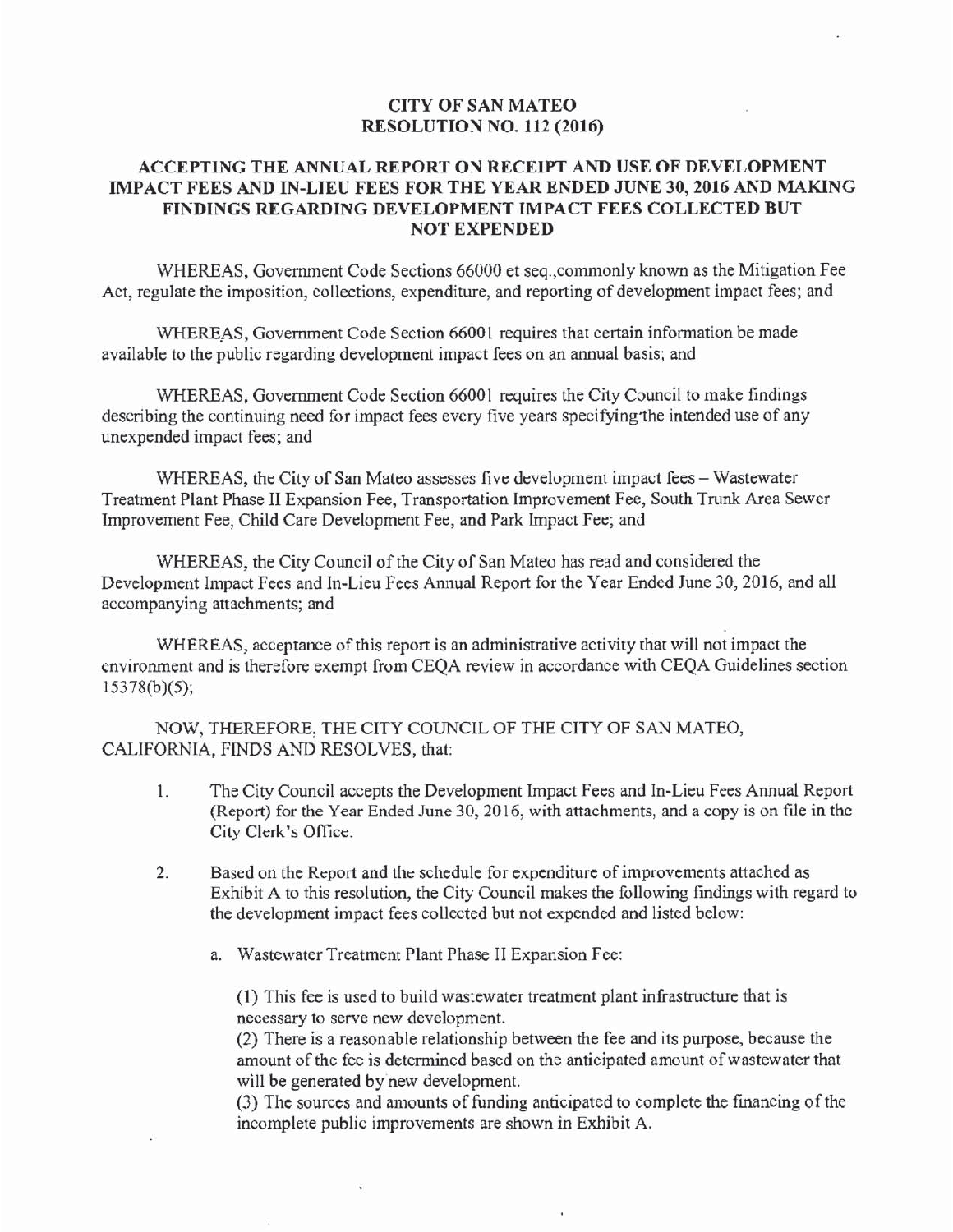(4) The approximate dates on which the necessary funding is expected to be deposited are shown in Exhibit A.

b. Transportation Improvement Fee

(1) This fee is used to build transportation infrastructure that is necessary to serve new development.

(2) There is a reasonable relationship between the fee and its purpose, because the amount of the fee is determined based on the anticipated amount of traffic that will be generated by new development.

(3) The sources and amounts of funding anticipated to complete the financing of the incomplete public improvements are shown in Exhibit A.

(4) The approximate dates on which the necessary funding is expected to be deposited are shown in Exhibit A.

c. South Trunk Area Sewer Improvement Fee

(1) This fee is used to build sewer infrastructure that is necessary to serve new development.

(2) There is a reasonable relationship between the fee and its purpose, because the amount of the fee is determined based on the anticipated amount of sewage that will be generated by new development.

(3) The sources and amounts of funding anticipated to complete the financing of the incomplete public improvements are shown in Exhibit A.

(4) The approximate dates on which the necessary funding is expected to be deposited are shown in Exhibit A.

# d. Child Care Development Fee

(1) This fee will be used to support child care facilities that are necessary in order to serve new development.

(2) There is a reasonable relationship between the fee and its purpose, because the amount of the fee is determined based upon the anticipated need for child care that will be generated by new commercial development.

(3) The sources and amounts of funding expected to complete the anticipated projects are shown in Exhibit A.

(4) The approximate dates on which the necessary funding is expected to be deposited are shown in Exhibit A.

e. Park Impact Fee

(1) This fee is used to develop parkland and parkland improvements that are necessary to serve new development.

(2) There is a reasonable relationship between the fee and its purpose, because the amount of the fee is determined based on the need for parkland and parkland improvements that will be generated by new development.

(3) The sources and amounts of funding anticipated to complete the planned projects are shown in Exhibit A.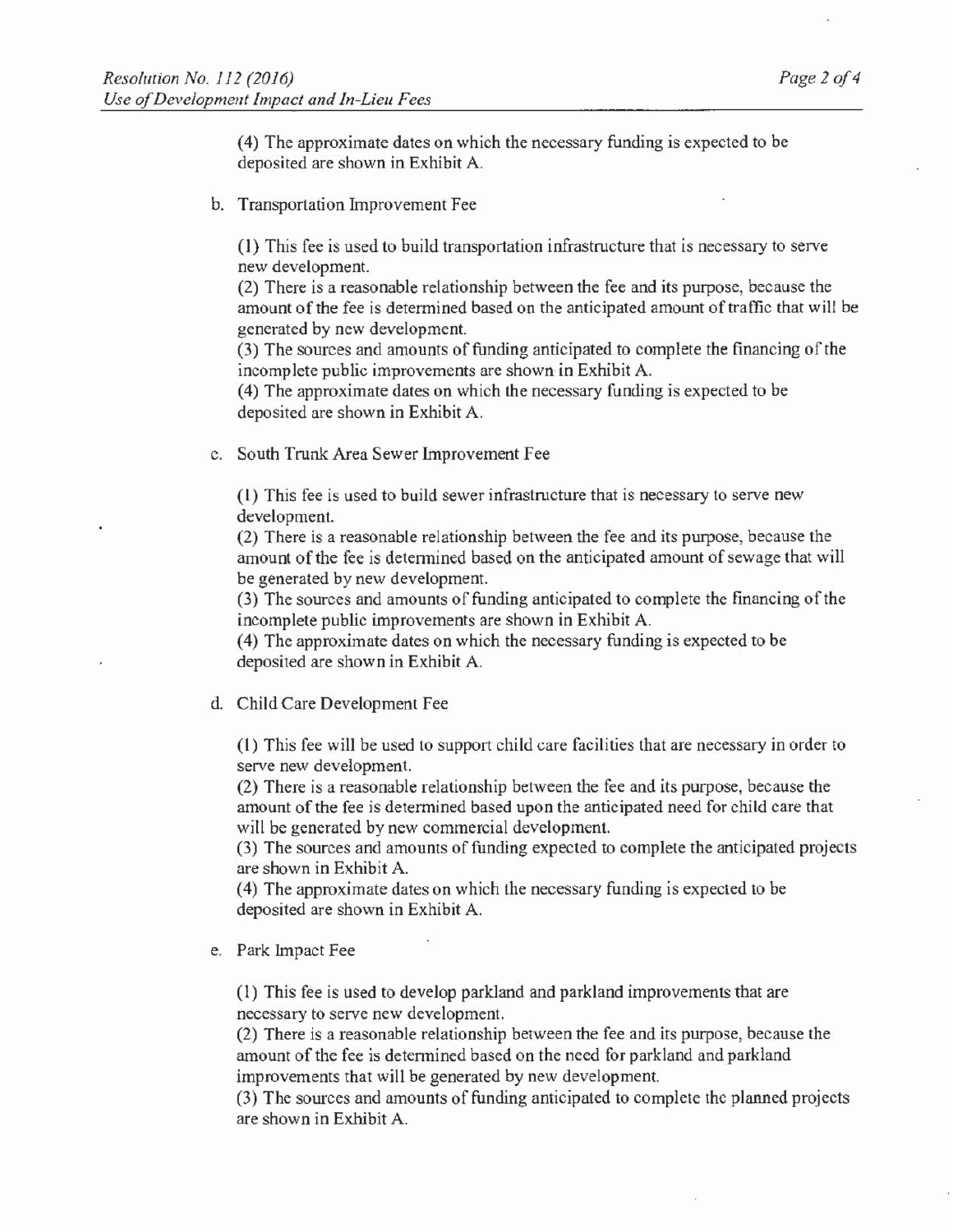(4) The approximate dates on which the necessary funding is expected to be deposited are shown in Exhibit A.

RESOLUTION NO. 112 (2016) adopted by the City Council of the City of San Mateo, California, at a regular meeting held on November 21, 2016, by the following vote of the City Council:

AYES: Council Members Goethals, Lim, Freschet and Papan NOES: None ABSENT: Bonilla ATTEST: Olds. City Clerk

foetha